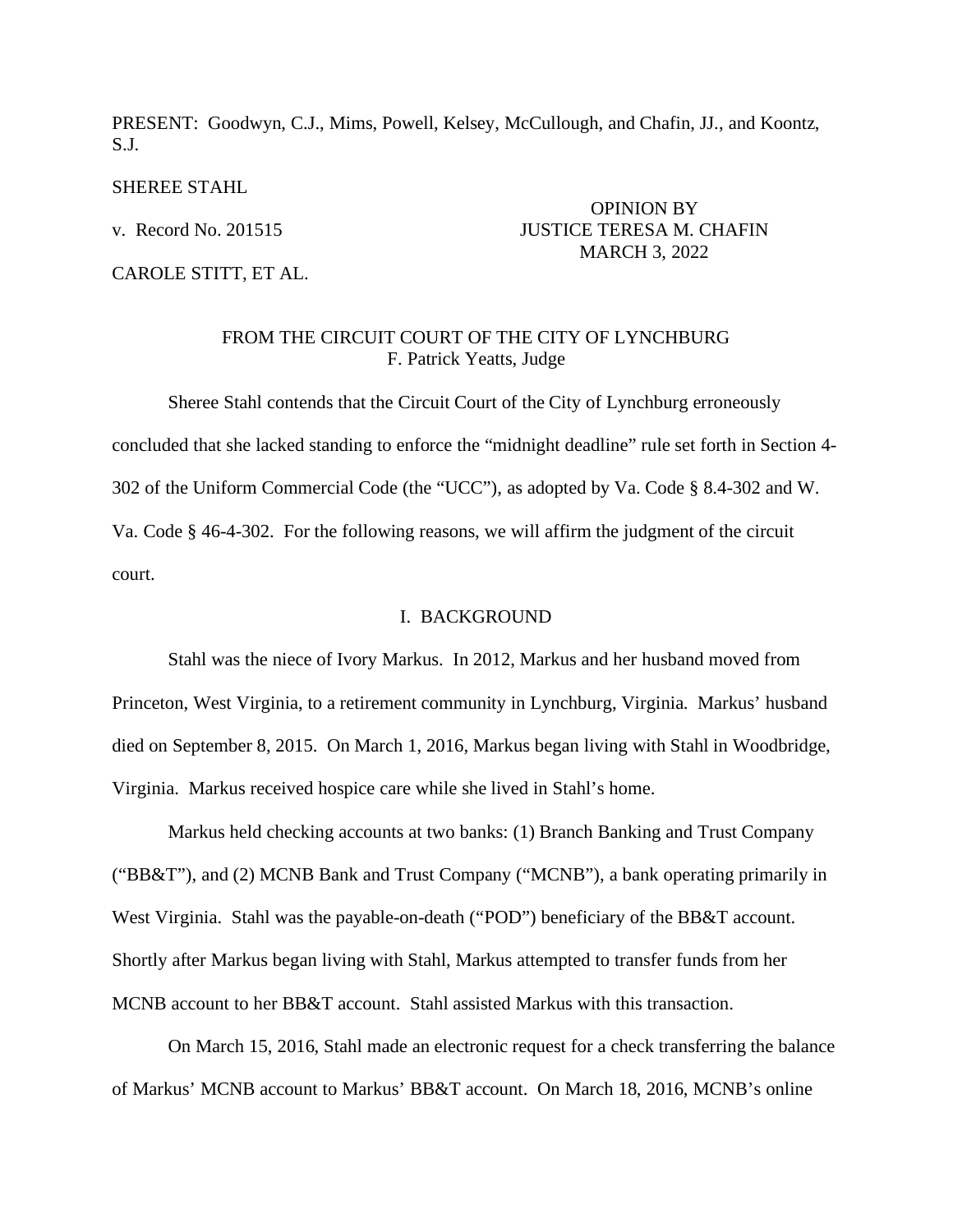banking system issued a check in the amount of \$245,271.25 for "mail-in" deposit into Markus' BB&T account. The check was payable to Markus' BB&T account instead of Markus personally. A branch of BB&T located in Woodbridge, Virginia, received the check on March 21, 2016. BB&T provisionally credited Markus' account with \$245,271.25 on the day that it received the check.

On March 22, 2016, the check was electronically presented to MCNB for payment. MCNB decided to dishonor the check and return it to BB&T. MCNB, however, did not return the check before midnight of March 23, 2016. MCNB alleged that it returned the check to the Federal Reserve by first-class mail on March 25, 2016. Markus died intestate the next day, on March 26, 2016.

Before Markus' death, Carole Stitt and Rebecca Mayhew learned of the transaction at issue. Stitt was Markus' sister, and Mayhew was Markus' niece. Mayhew promptly contacted both BB&T and MCNB and alleged that the transaction was fraudulent. After Mayhew informed BB&T that Markus died, BB&T froze Markus' account. BB&T subsequently learned that MCNB claimed that it had returned the check to the Federal Reserve.

Despite these circumstances, BB&T presented the check to MCNB again on April 1, 2016. MCNB dishonored the check and returned it to the Federal Reserve by first-class mail on April 5, 2016. On April 13, 2016, the funds from the check were removed from Markus' BB&T account and recredited to her MCNB account. After qualifying as the administrator of Markus' estate, Stitt obtained the funds from Markus' MCNB account on April 28, 2016.

As the POD beneficiary of the BB&T account, Stahl maintained that she owned the funds that were deposited in the account at the time of Markus' death. Consequently, Stahl claimed that she was entitled to the \$245,271.25 that was credited to the BB&T account on March 26,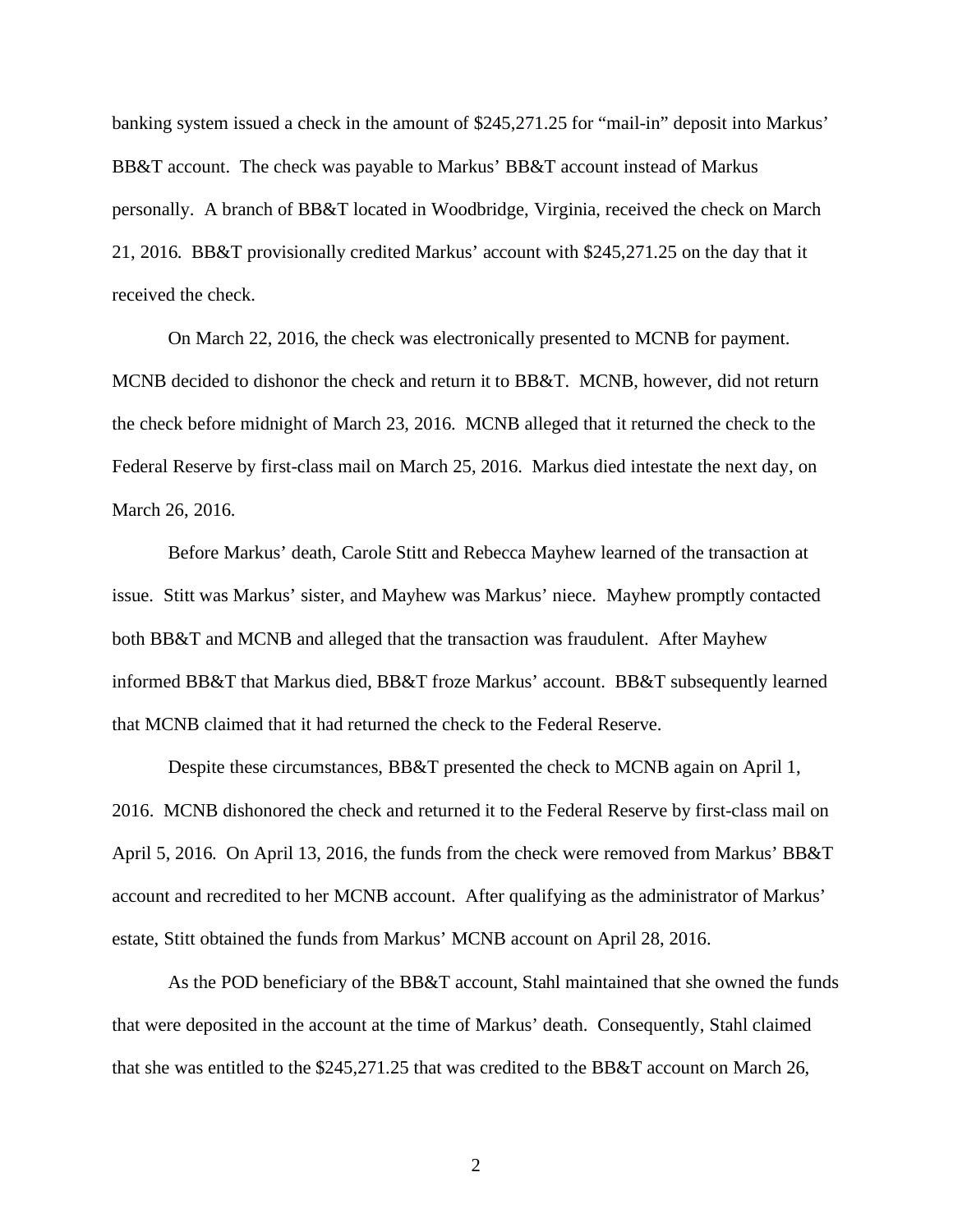2016. Stahl filed a series of complaints asserting various claims against Stitt, Mayhew, BB&T, and MCNB. All of Stahl's claims were eventually dismissed, however, except for her claim against MCNB.

In her Second Amended Complaint, Stahl alleged that MCNB violated the midnight deadline rule adopted from the UCC. Citing Va. Code § 8.4-302 and W. Va. Code § 46-4-302, Stahl argued that MCNB retained the check beyond the midnight deadline "without paying or returning the item, and without sending notice of dishonor." Stahl maintained that, therefore, MCNB was strictly liable for the payment of the check.

Stahl filed a motion for summary judgment regarding her claim against MCNB. In response, MCNB asserted that Stahl did not have standing to enforce the midnight deadline rule.

On April 18, 2019, the circuit court addressed MCNB's standing argument during a hearing concerning Stahl's summary judgment motion.<sup>[1](#page-2-0)</sup> Relying heavily on the reasoning of *American Title Ins. Co. v. Burke & Herbert Bank & Trust Co.*, 813 F. Supp. 423 (E.D. Va. 1993), *aff'd*, [2](#page-2-1)5 F.3d 1038 (4th Cir. 1994),<sup>2</sup> the circuit court questioned whether Stahl had standing to enforce the midnight deadline rule against MCNB. The circuit court noted that Markus was still alive when the check was presented to MCNB on March 22, 2016, and that Stahl was only a POD beneficiary of the BB&T account on that date. Therefore, the circuit court

<sup>&</sup>lt;sup>1</sup> Judge R. Edwin Burnette, Jr., presided over this hearing.

<span id="page-2-1"></span><span id="page-2-0"></span> $2$  The United States Court of Appeals for the Fourth Circuit affirmed the district court's decision in an unpublished per curiam opinion. *See American Title Ins. Co. v. Burke & Herbert Bank & Trust Co.*, 1994 WL 224210, at \*1 (4th Cir. 1994). While the per curiam opinion briefly addressed the facts of the case, the Fourth Circuit did not expound upon the reasoning offered by the district court. *See id.* Instead, the per curiam opinion expressly adopted the reasoning of the district court and affirmed the judgment on that basis. *See id.*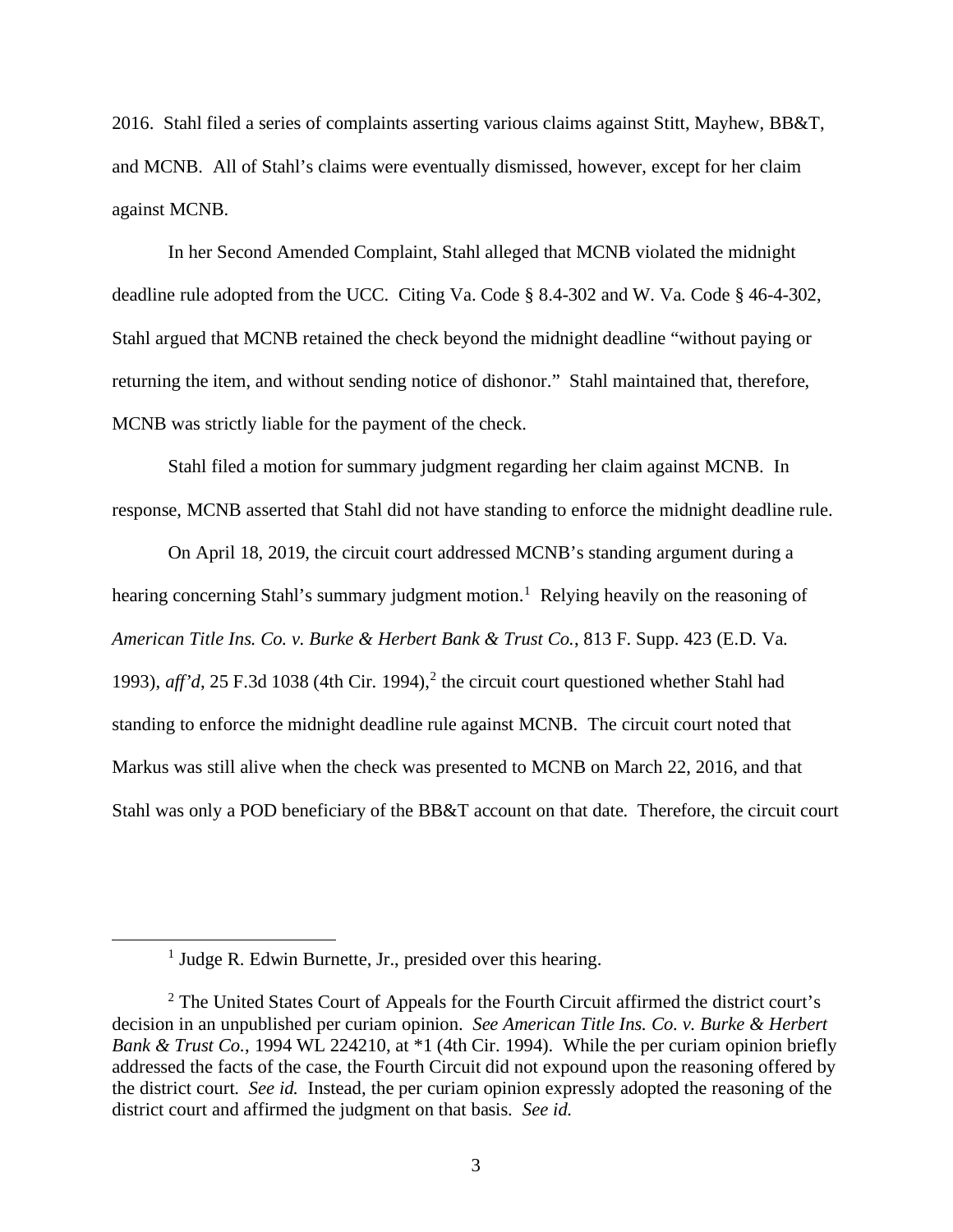observed that Stahl did not have any vested interest in the check at issue when it was initially presented for payment.

The circuit court denied Stahl's motion for summary judgment against MCNB and invited MCNB to file its own motion for summary judgment based on Stahl's lack of standing. MCNB filed such a motion on May 22, 2019.

On July 1, 2019, Stahl filed a motion to compel MCNB to produce any documents related to the second presentment of the check at issue. Stahl filed a related motion for leave to file a third amended complaint on August 1, 2019. Stahl wished to amend her complaint to include new allegations arising from the second presentment of the check.

Stahl argued that the second presentment of the check established an additional ground for imposing strict liability on MCNB. Stahl asserted that she was the "holder" of the BB&T account when the check was presented to MCNB for the second time on April 1, 2016, after Markus' death. Stahl argued that, therefore, she had standing to enforce the midnight deadline rule against MCNB following the second untimely return of the check on April 5, 2016.

On July 23, 2020, the circuit court held a hearing regarding MCNB's motion for summary judgment and Stahl's pending motions.<sup>[3](#page-3-0)</sup> After hearing limited evidence and argument from the parties, the circuit court took the matter under advisement.

On August 17, 2020, the circuit court issued an opinion letter regarding the pending motions. The circuit court granted MCNB's motion for summary judgment. Relying on the reasoning set forth in *American Title*, the circuit court concluded that Stahl lacked standing to pursue her claim against MCNB.

<span id="page-3-0"></span><sup>&</sup>lt;sup>3</sup> Due to Judge Burnette's retirement, Judge F. Patrick Yeatts presided over this hearing.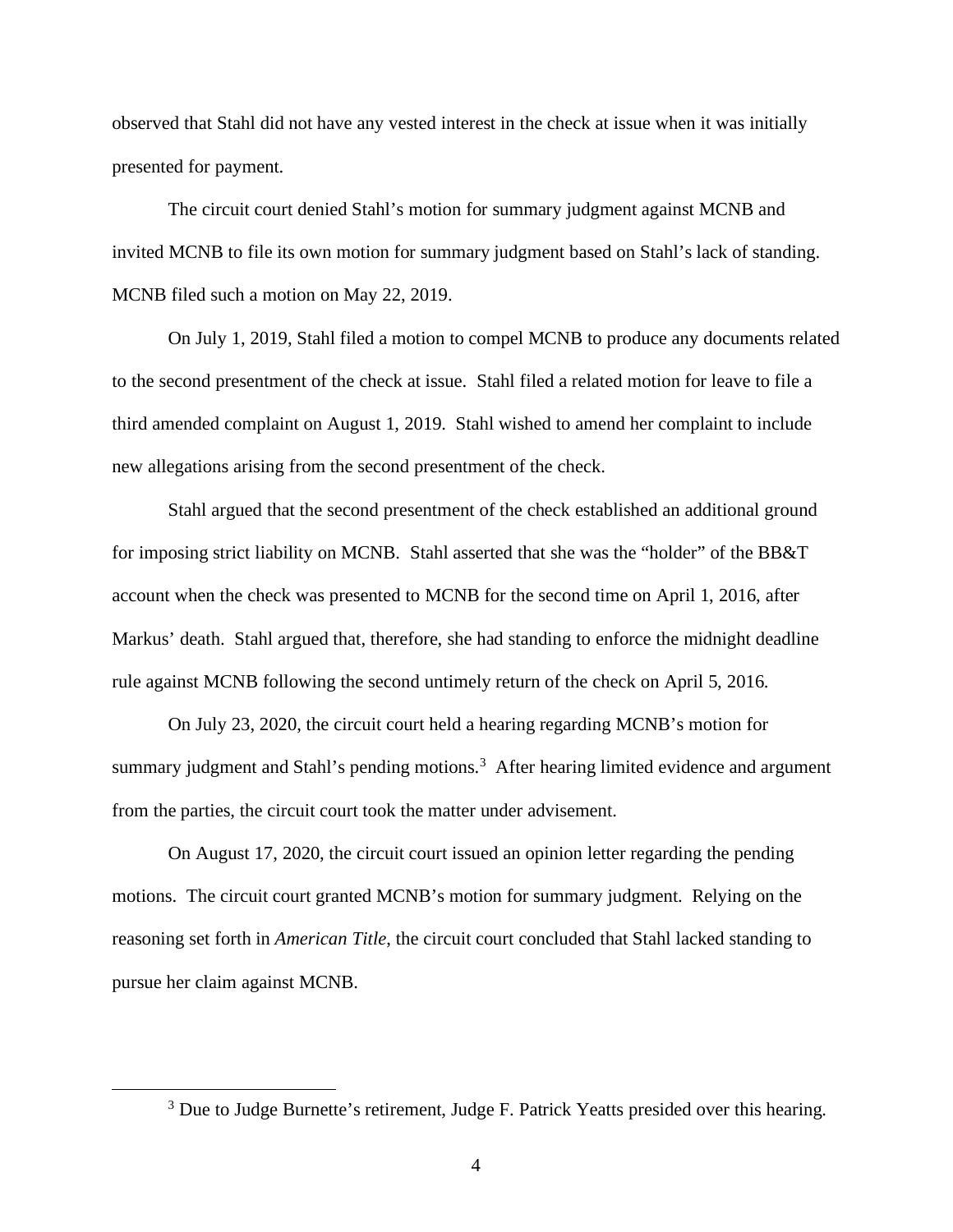The circuit court determined that Stahl did not have any right to rely on the prompt payment of the check at issue. While the circuit court acknowledged that the original parties to the transaction could have relied on the prompt payment of the check, the circuit court found that Stahl was a "crucial step removed from the transaction." The circuit court explained that Stahl's "eventual status as a customer taking over the BB&T account . . . [did] not change Stahl's lack of reliance on the midnight-deadline rule at the time the check was presented." Furthermore, the circuit court observed that Stahl "could not have reasonably relied on the funds in a frozen BB&T account during the second presentment of the dishonored check."

For these reasons, the circuit court concluded that Stahl did not have standing to enforce the midnight deadline rule. In light of this conclusion, the circuit court determined that Stahl's pending motions were moot. On September 21, 2020, the circuit court entered a final order that granted MCNB's motion for summary judgment, denied Stahl's pending motions, and dismissed Stahl's complaint. This appeal followed.

### II. ANALYSIS

On appeal, Stahl argues that the circuit court erred when it granted MCNB's motion for summary judgment based on her alleged lack of standing to enforce the midnight deadline rule. We disagree with Stahl.

In an appeal from a circuit court's decision to grant or deny summary judgment, we review the application of the law to undisputed facts de novo. *Deutsche Bank Nat'l Trust Co. v. Arrington*, 290 Va. 109, 114 (2015). Furthermore, we review questions of statutory interpretation de novo. *Id.*

"Summary judgment may not be entered if any material fact is genuinely in dispute." Rule 3:20. "Under well-settled principles, we review the record applying the same standard a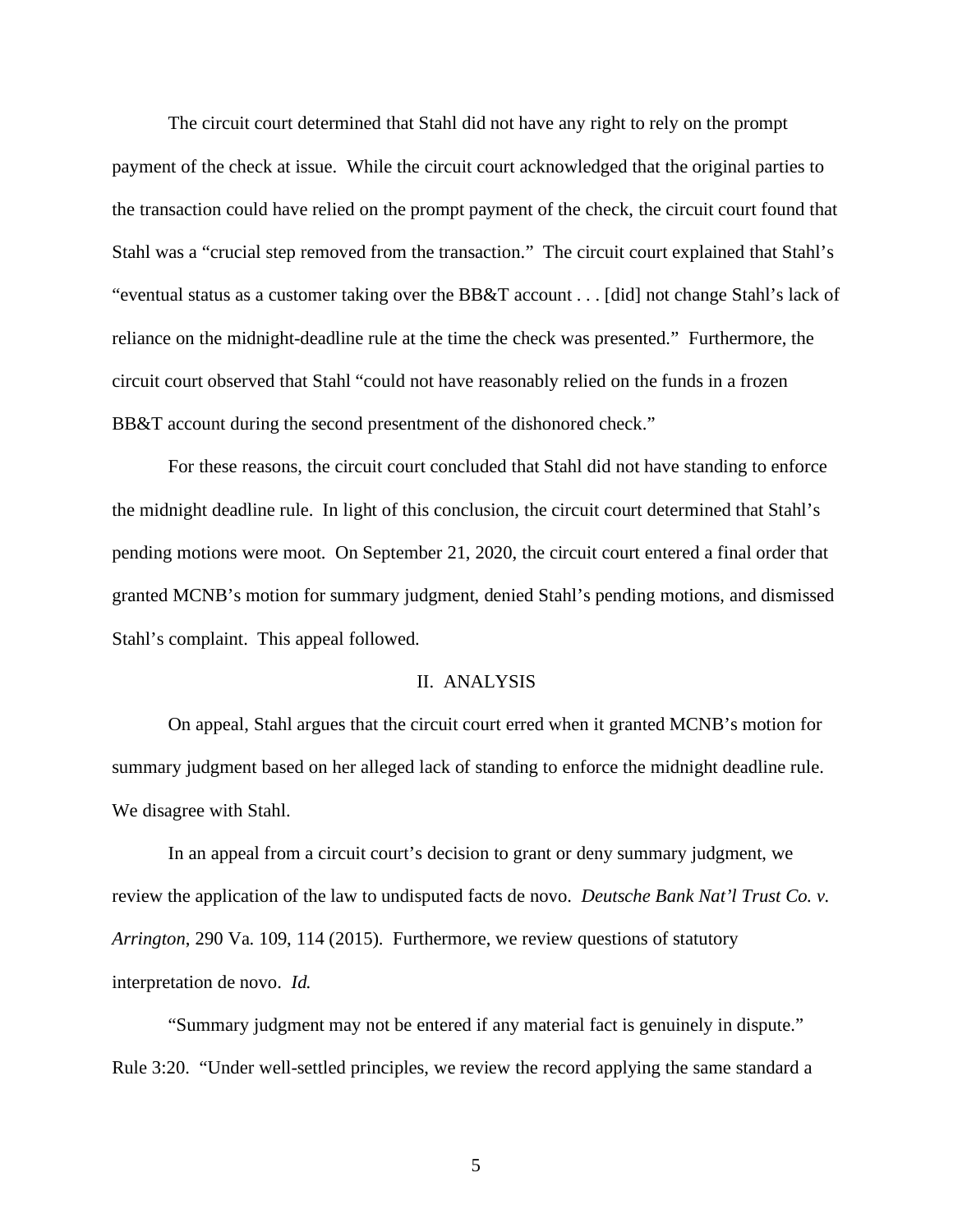trial court must adopt in reviewing a motion for summary judgment, accepting as true those inferences from the facts that are most favorable to the nonmoving party, unless the inferences are forced, strained, or contrary to reason." *Fultz v. Delhaize Am., Inc.*, 278 Va. 84, 88 (2009).

Both Virginia and West Virginia have adopted nearly identical versions of Section 4-302

of the UCC, the provision establishing the midnight deadline rule. In pertinent part, Va. Code

§ 8.4-302 states:

If an item is presented and received by a payor bank, the bank is accountable for the amount [of] . . . a demand item, other than a documentary draft, whether properly payable or not if the bank, in any case where it is not also the depositary bank, retains the item beyond midnight of the banking day of receipt without settling for it or, regardless of whether it is also the depositary bank, *does not pay or return the item or send notice of dishonor until after its midnight deadline.*

Va. Code § 8.4-302(a)(1) (emphasis added). Similarly, W. Va. Code § 46-4-302 states:

If an item is presented to and received by a payor bank, the bank is accountable for the amount of . . . [a] demand item, other than a documentary draft, whether properly payable or not, if the bank, in any case in which it is not also the depositary bank, retains the item beyond midnight of the banking day of receipt without settling for it or, whether or not it is also the depositary bank, *does not pay or return the item or send notice of dishonor until after its midnight deadline.*

W. Va. Code § 46-4-302(a)(1) (emphasis added).

Likewise, Virginia and West Virginia have defined the term "midnight deadline" in an identical manner. Under the pertinent Virginia and West Virginia statutes, the "'[m]idnight deadline' with respect to a bank is midnight on its next banking day following the banking day on which it receives the relevant item or notice or from which the time for taking action commences to run, whichever is later[.]" Va. Code § 8.4-104(a)(10); W. Va. Code § 46-4- $104(a)(10)$ .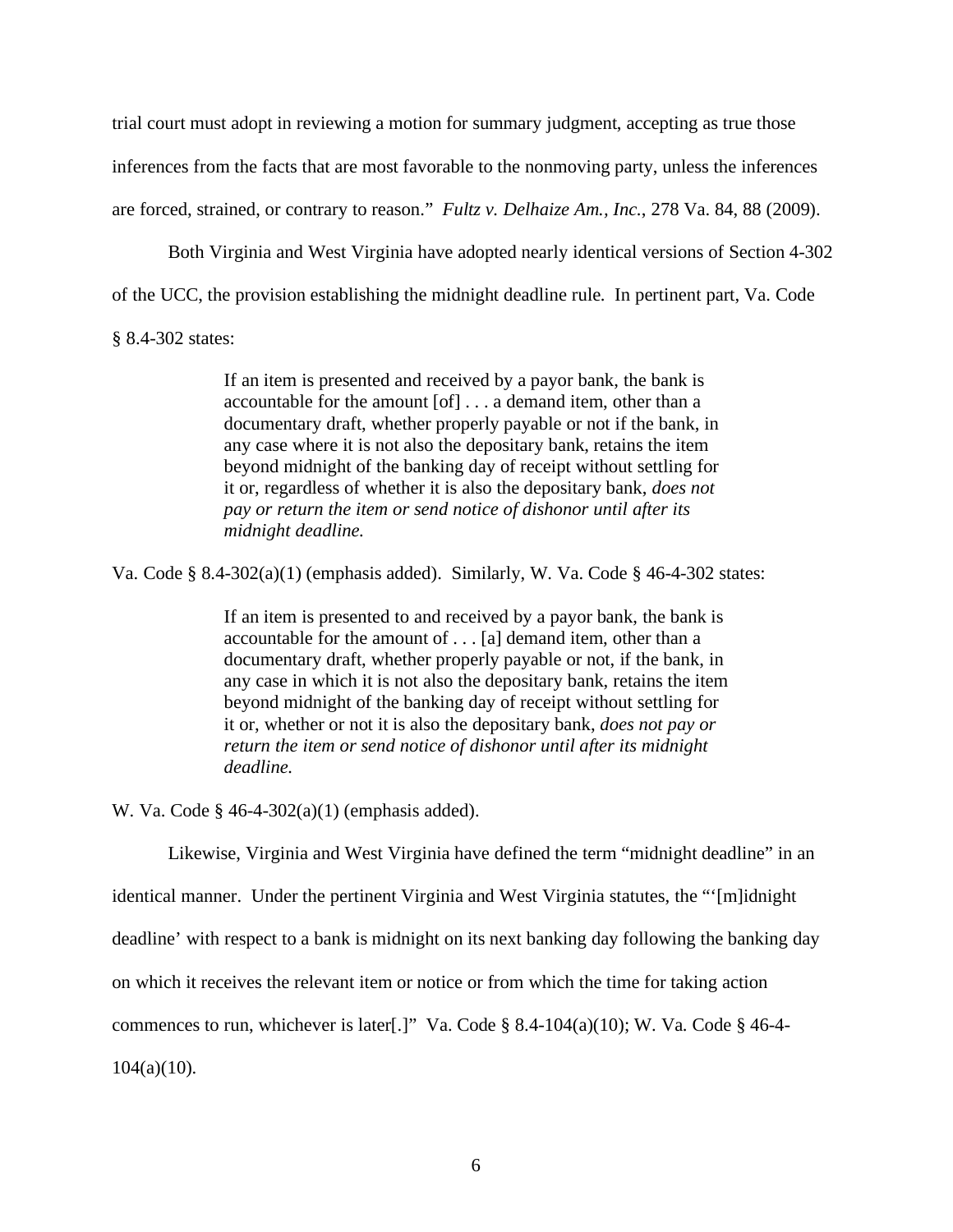As the branch of MCNB that processed the check at issue was located in West Virginia, the pertinent West Virginia statutes apply in this case.

> The liability of a bank for action or nonaction with respect to an item handled by it for purposes of presentment, payment or collection is governed by the law of the place where the bank is located. In the case of action or nonaction by or at a branch or separate office of a bank, its liability is governed by the law of the place where the branch or separate office is located.

Va. Code § 8.4-102(b); *see also* W. Va. Code § 46-4-102(b) (setting forth an identical provision). Nevertheless, our analysis in this case would be the same if we applied Virginia law. Given the similarity of the applicable Virginia and West Virginia statutes, we would reach an identical conclusion applying either Virginia or West Virginia law.

The midnight deadline rule imposes strict liability on a payor bank that fails to meet the midnight deadline requirement. *See, e.g.*, Va. Code § 8.4-302; W. Va. Code § 46-4-302; *American Title*, 813 F. Supp. at 426. The purpose of the midnight deadline rule is "to satisfy the 'need for finality and certainty in business transactions.'" *American Title*, 813 F. Supp. at 426 (quoting *Citizens Fidelity Bank & Trust Co. v. Southwest Bank & Trust Co.*, 472 N.W.2d 198, 202 (Neb. 1991)). "Therefore, liability for the face amount of the check is imposed without regard to whether any damages have been sustained as a result of the payor bank's failure to make a timely return." *Id.*

In the present case, Stahl contends that MCNB violated the midnight deadline rule when it failed to promptly return or dishonor the check at issue following both the first and second presentments. The circuit court, however, did not reach the merits of Stahl's substantive argument because it concluded that Stahl lacked standing to enforce the midnight deadline rule.

Very few courts have addressed standing in the context of the midnight deadline rule. Nonetheless, *American Title* is generally viewed as the leading authority concerning this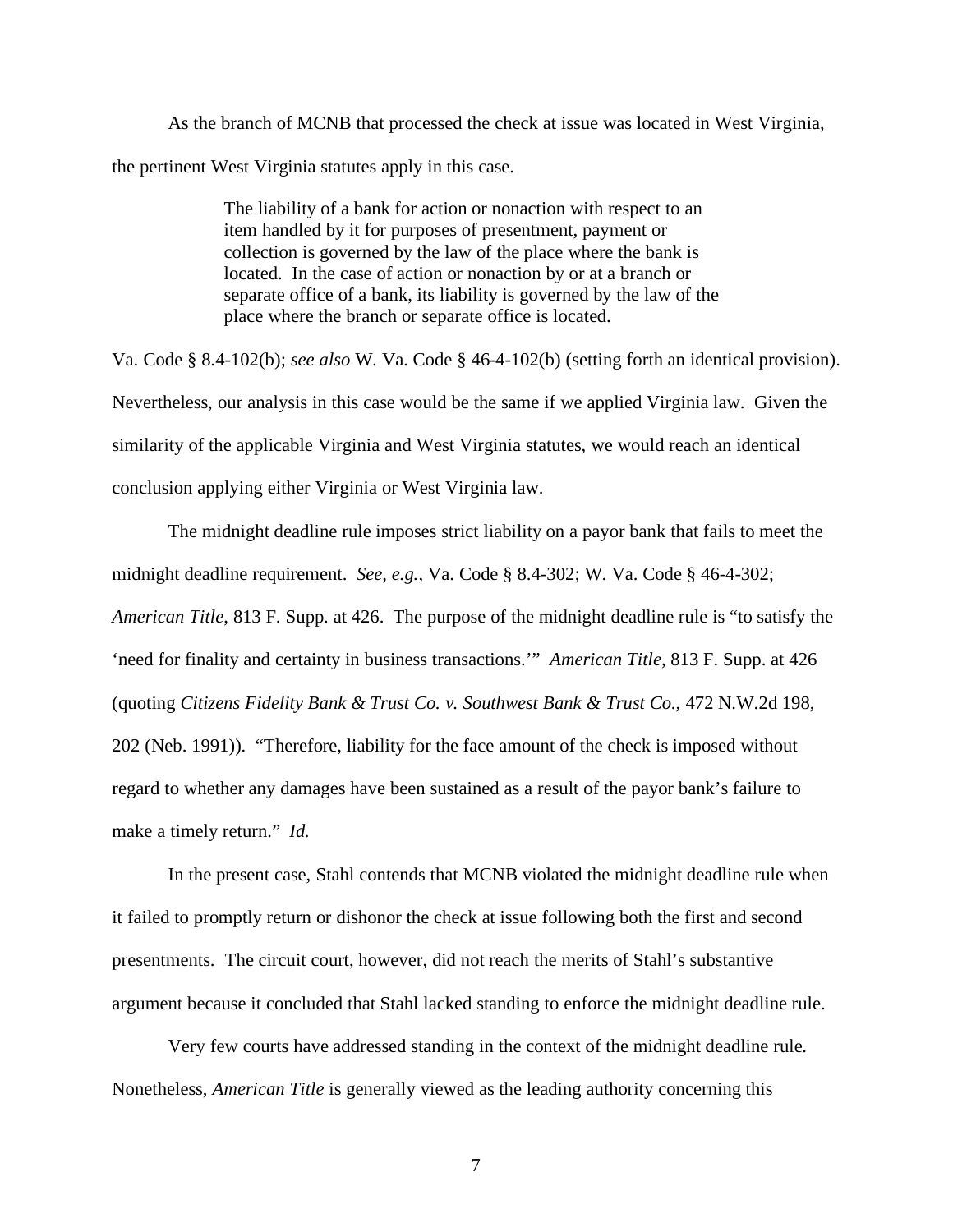particular issue. We find that *American Title* is well-reasoned, persuasive, and applicable to the present case.

In *American Title*, an agent of the plaintiff embezzled funds that he received during real estate closings. *See id.* at 425. The agent's embezzlement caused a trust account to become overdrawn. *See id.* The defendant bank subsequently returned three checks written by the agent because the trust account held insufficient funds. *See id.* The bank, however, did not return the checks until after the midnight deadline had passed. *See id.*

The plaintiff had to reimburse the payees of the checks under the terms of certain Closing Protection Letters and, eventually, the reimbursed payees assigned their rights to payment under the checks to the plaintiff. *See id.* at 425-26. The plaintiff then attempted to enforce the midnight deadline rule against the defendant bank. *See id.* at 426. Citing Va. Code § 8.4-302, the plaintiff argued that the defendant bank was strictly liable for the payment of the checks. *See id.* In response, the defendant bank asserted that the plaintiff lacked standing to enforce Va. Code § 8.4-302. *See id.* at 425.

The district court acknowledged that the "scope of standing to sue under [Va. Code] § 8.4-302 is not clearly delineated in the Code provisions." *Id.* at 427. Nevertheless, the district court observed that the scope of standing in this context is "circumscribed by the practical and economic realities associated with the check collection and payment process." *Id.*

The district court concluded that Va. Code § 8.4-302 confers standing upon a "limited class comprised of those involved in the collection and payment of the check at issue who may be directly harmed (but are not necessarily actually harmed) by the failure of the payor bank to adhere to the . . . midnight deadline." *Id.* at 428. The district court emphasized that "it is the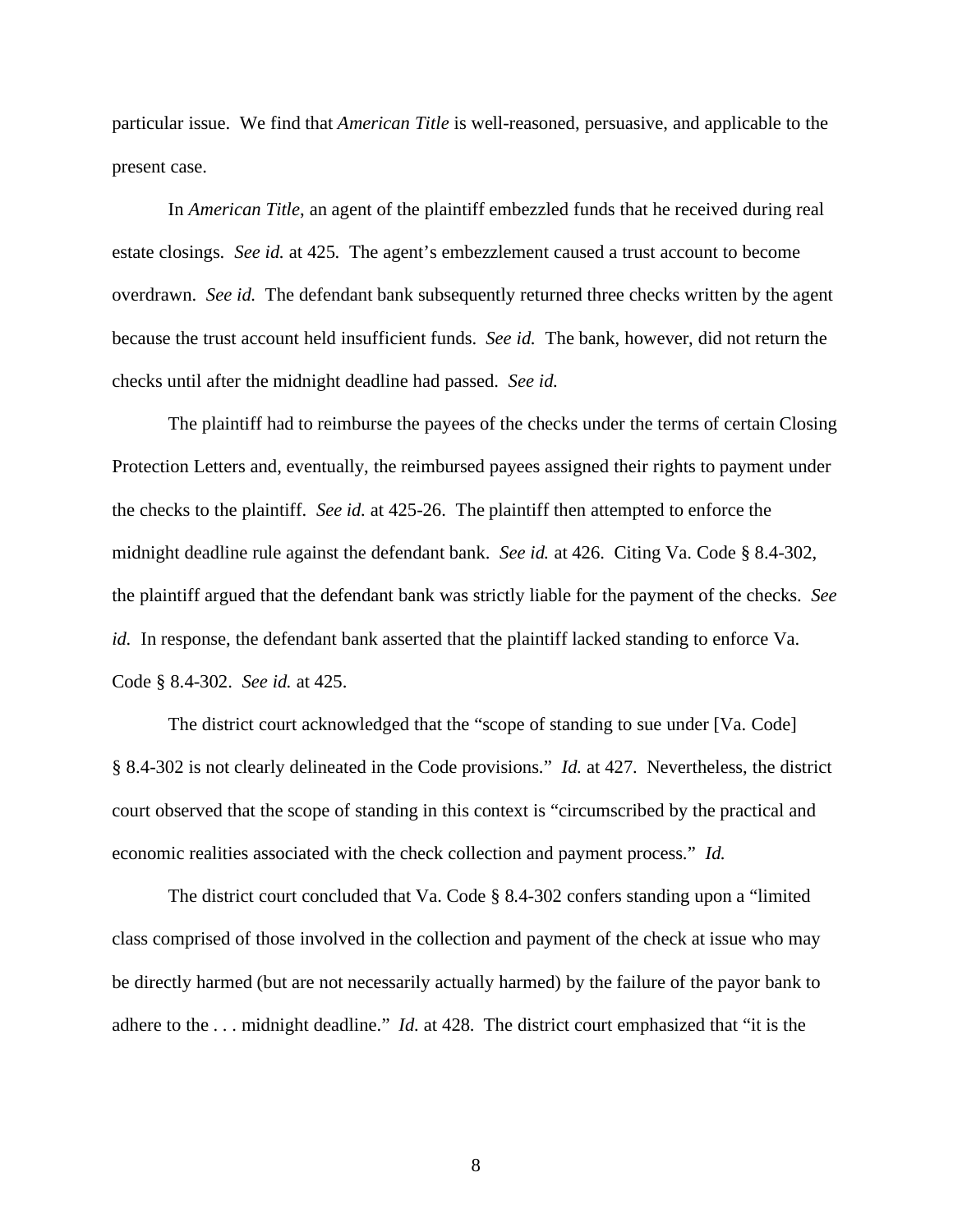potential reliance on payor bank action that arises once a check is actually presented that provides the basis for standing to sue under [Va. Code] § [8.4]-302." *Id.*

Applying these principles, the district court held that the plaintiff lacked standing to enforce the midnight deadline rule. *Id.* Significantly, the district court concluded that the plaintiff could not have relied on the prompt payment of the checks at issue. *Id.* at 429. The district court noted that the plaintiff had "no vested interest" in the timely payment or return of the checks "[a]t the time of their presentment by the payees." *Id.* Furthermore, the district court observed that the plaintiff acquired the checks "well after their untimely return by [the defendant bank] and with full knowledge that they had been dishonored for insufficient funds." *Id.* The district court explained that when a party "becomes a holder, transferee and assignee of checks after their untimely return by a payor bank, that party has no standing to bring a cause of action for the bank's violation of [Va. Code] § [8.4]-302." *Id.*

Based on the logic of *American Title*, we conclude that the circuit court correctly determined that Stahl lacked standing to enforce the midnight deadline rule against MCNB. Although Stahl eventually became the owner of the BB&T account, the undisputed facts of this case established that Stahl could not have relied on the prompt payment of the check as a matter of law. *See id.* at 428-29.

Stahl was too remote from the transaction at issue to have standing to enforce the midnight deadline rule following the first presentment of the check. The transaction was essentially designed to transfer funds between Markus' accounts. Markus was the party who presented the check for payment. Thus, Markus could have relied on the prompt payment of the check and the resulting availability of the funds at issue.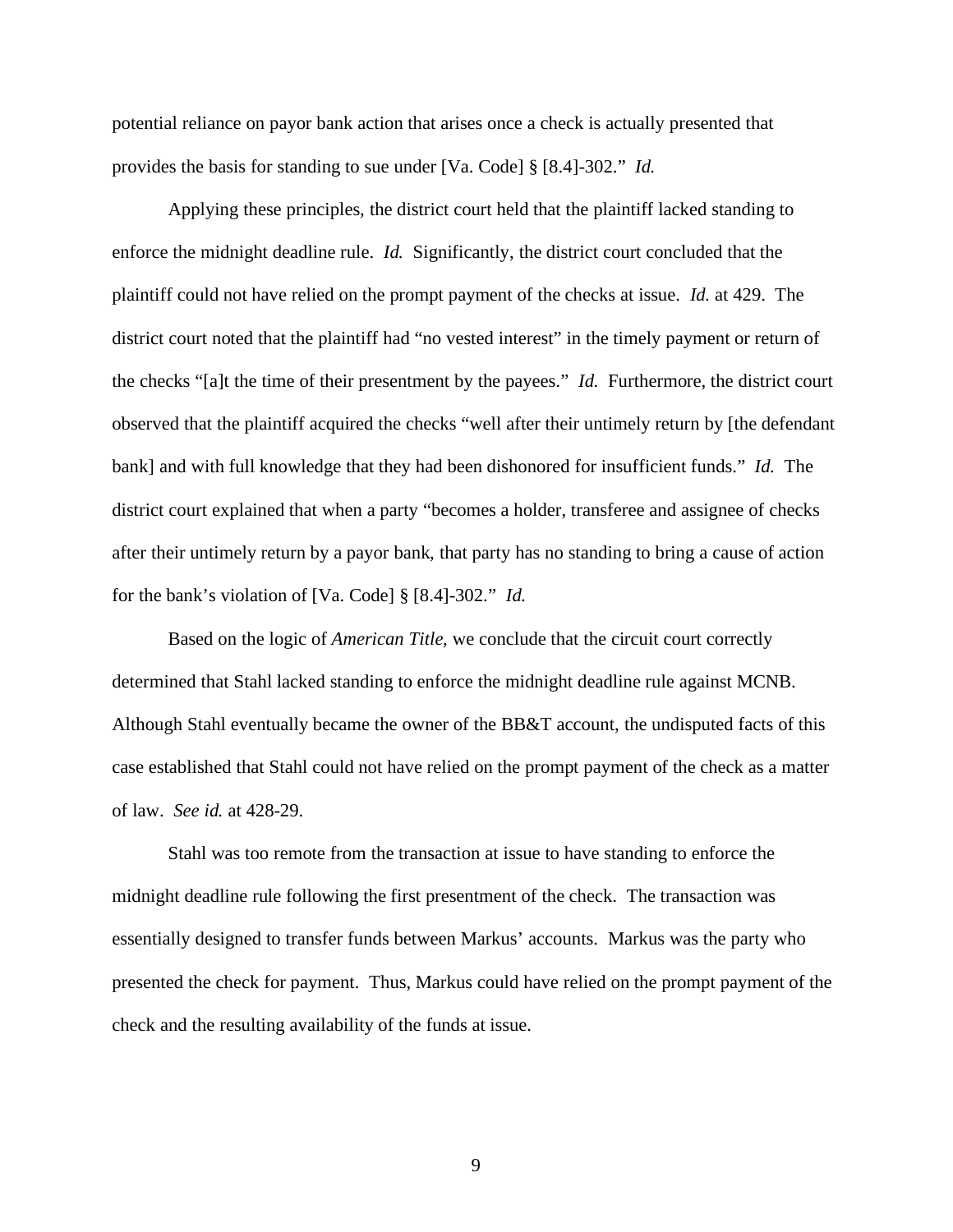In contrast, Stahl was only a POD beneficiary of the BB&T account when the check was initially presented for payment. Accordingly, Stahl had at most a contingent interest in the funds at issue. Markus could have removed Stahl as the POD beneficiary of the BB&T account after the check was presented for payment. In such an event, Stahl would have had *no* interest in the BB&T account or the funds resulting from the check. Under these circumstances, Stahl could not have relied on the prompt payment of the check or the availability of the funds at issue following the first presentment.

Stahl notes that the check at issue was presented to MCNB for a second time on April 1, 2016, after Stahl acquired ownership of the BB&T account and the check on March 26, 2016. Therefore, Stahl argues that she had standing to enforce the midnight deadline rule following the second presentment of the check. Stahl's eventual ownership of the BB&T account, however, does not cure her lack of standing.

The particular facts of this case established that Stahl could not have relied on the prompt payment of the check following the second presentment. In light of the specific circumstances, it was unlikely that MCNB would promptly honor the check. Markus' relatives had informed both MCNB and BB&T that the underlying transaction was fraudulent, and they had taken steps to prevent the funds at issue from being transferred to the BB&T account. Moreover, MCNB had already refused to pay the check once following the initial presentment.<sup>[4](#page-9-0)</sup>

Furthermore, Markus, the holder of both the BB&T and MCNB accounts who initiated the transaction at issue, died on March 26, 2016, before the check was re-presented to MCNB on April 1, 2016. BB&T froze Markus' account on the day of her death. Thus, the funds in the

<span id="page-9-0"></span><sup>&</sup>lt;sup>4</sup> We acknowledge that Stahl disputes the date that MCNB attempted to return the check to the Federal Reserve. We can infer, however, that MCNB had not paid the check before April 1, 2016. Otherwise, there would have been no need for the second presentment.